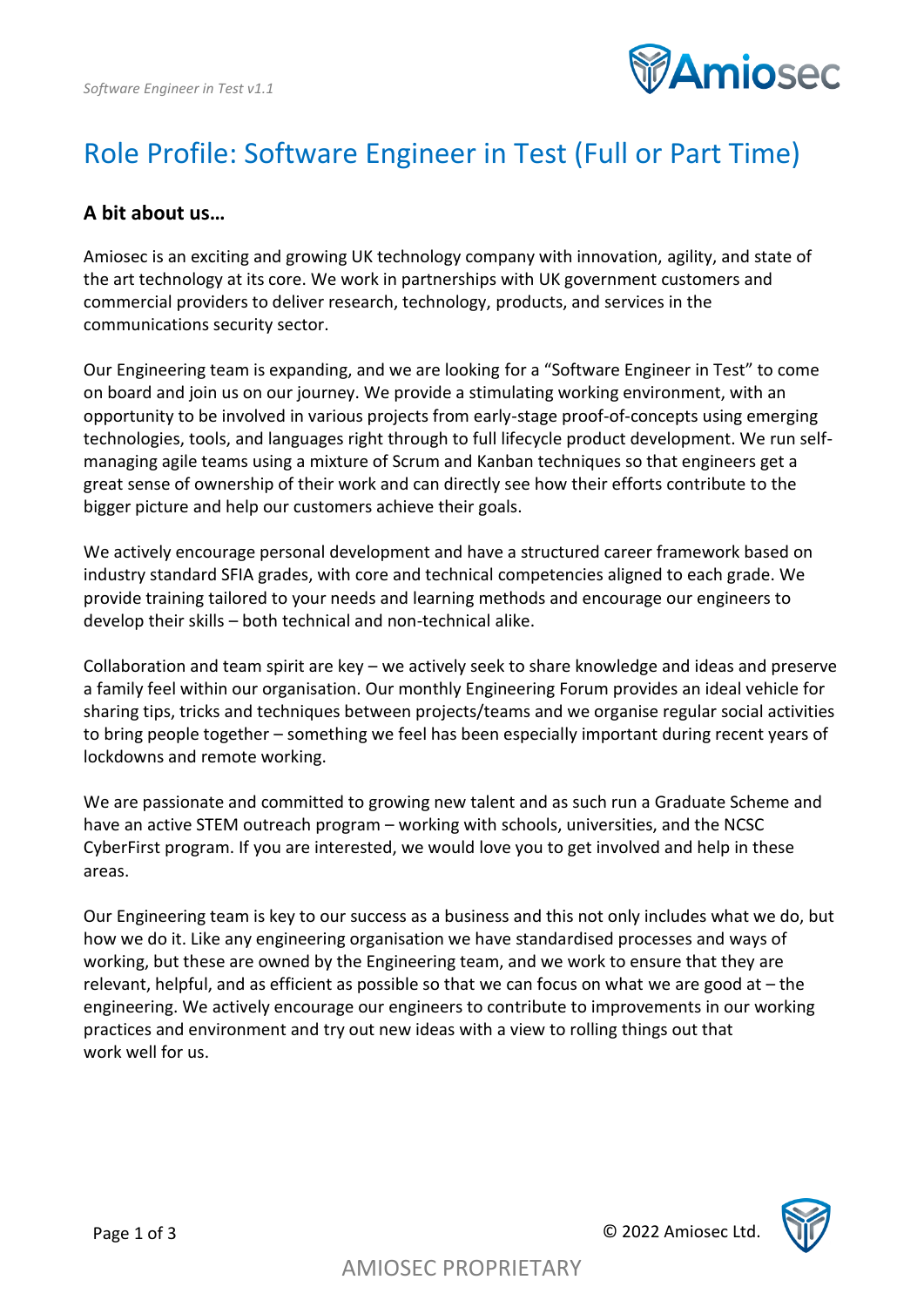

### **Software Engineer in Test**

We are looking for a highly competent Software Engineer to join the team and help to develop our test automation capability, as well as contributing to the overall quality of testing within the business through research & development or technology projects. Candidates must have experience of documenting detailed test scripts and developing high quality automation solutions that will improve the quality of each of our products.

This position can be either **full or part time.** For part time roles we are open to considering hours that work for you as a candidate.

**NOTE: -** Due to the nature of our work, all candidates will be required to obtain and maintain an appropriate UK security clearance.

### **Typical Activities**

- Development and maintenance of high-quality test cases to be executed against software and hardware products and back-end infrastructure
- Design and implementation of test automation solutions to bring speed and repeatability to test cases
- Authorship of formal test documentation
- Review and scrutinise other technical documentation (e.g., requirements documentation, design and architecture documents)
- Participation in team planning and progress activities such as daily stand-ups, planning and design meetings
- Review and recommend enhancements for test processes and workflows across the organisation

The sections below outline typical skills and competencies that we are looking for. These are wide-ranging and represent the full cross-section of capabilities that we seek. Prospective candidates should be able to demonstrate ability in a number of the technical competencies (depending on grade/experience) and as a minimum, satisfy the core competencies as listed.